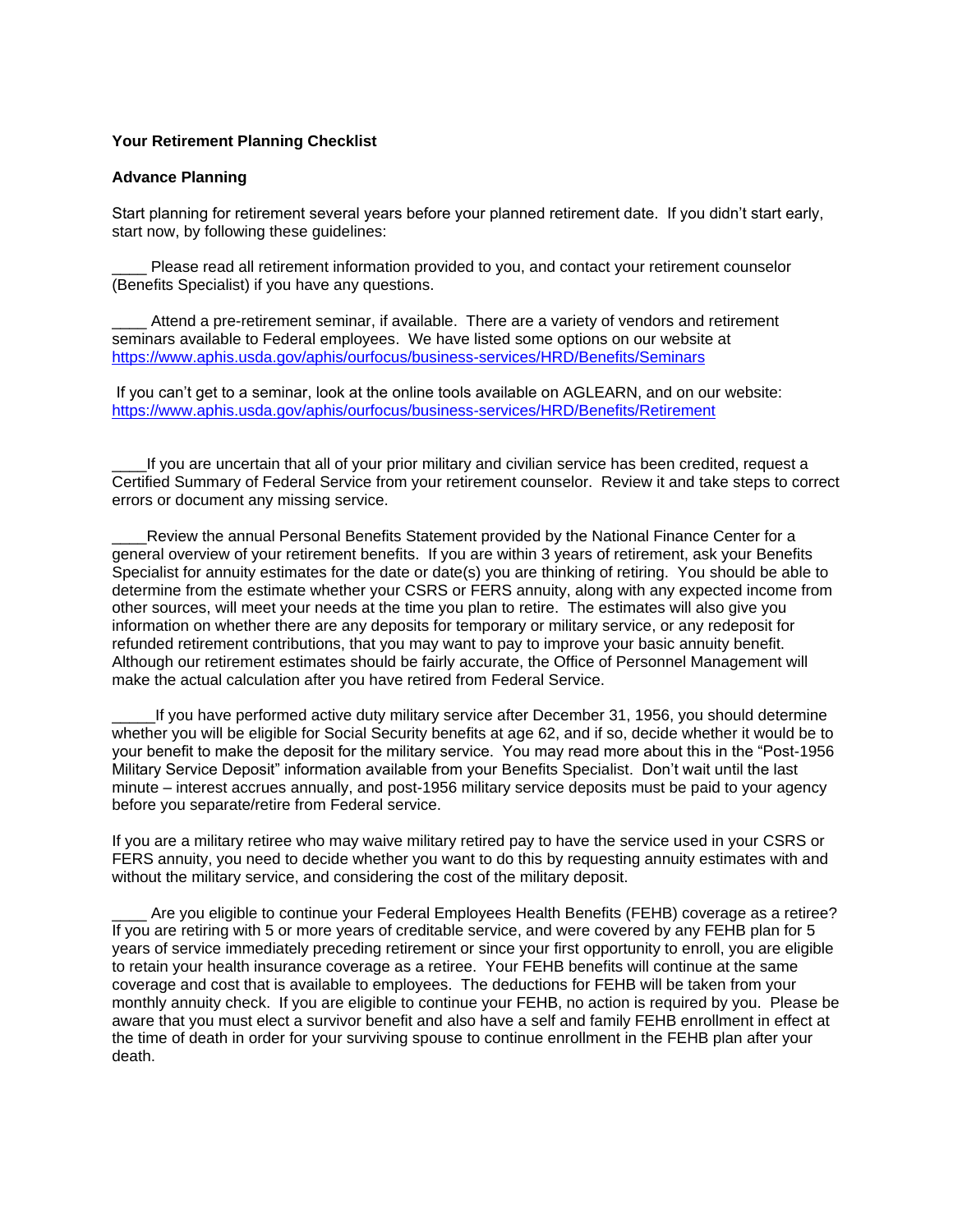Are you eligible to continue your Federal Employees Group Life Insurance (FEGLI) coverage as a retiree? When you retire with 5 or more years of creditable service, and you were covered by FEGLI for 5 years immediately preceding retirement, or since your first opportunity to enroll, you are eligible to retain your life insurance as a retiree. Double indemnity and dismemberment protection stops at retirement. Basic and Optional insurance will be continued according to your election on the SF-2818, Continuation of Life Insurance Coverage as a Retiree or Compensationer. For more information, review the SF-2818.

\_\_\_\_Check any Designations of Beneficiary forms you have on file to be sure that they reflect your current needs. If you have not filed designations of beneficiary for retirement, life insurance, unpaid compensation, or the Thrift Savings Plan, make sure that the normal order of precedence for payments will meet your needs. For more information, go to [https://www.aphis.usda.gov/aphis/ourfocus/business](https://www.aphis.usda.gov/aphis/ourfocus/business-services/HRD/Benefits/Designations_Beneficiary)[services/HRD/Benefits/Designations\\_Beneficiary](https://www.aphis.usda.gov/aphis/ourfocus/business-services/HRD/Benefits/Designations_Beneficiary)

Find out if you will be eligible for a Social Security benefit. Call the Social Security Administration at (800) 772-1213 or visit their website at [http://www.ssa.gov](http://www.ssa.gov/) to request a Social Security Statement or to obtain information about Social Security benefits.

The Social Security Statement provided by the SSA is not adjusted for the Windfall Elimination Provision, which is a provision of the Social Security law that reduces the Social Security-covered benefits of CSRS retirees. You also may be entitled to benefits based on the Social Security-covered earnings of your spouse or former spouse. However, this benefit may be affected by the Government Pension Offset, another provision of Social Security law, which reduces the Social Security benefit by two-thirds of the amount of your CSRS benefit. To find out more about these Social Security provisions, review the *"Windfall Elimination Provision"* (SSA Publication No. 05-10045), and the *"Government Pension Offset"* (SSA Publication No. 05-10007), at [http://www.ssa.gov](http://www.ssa.gov/) or contact Social Security at (800) 772-1213.

When you are within 3 months of age 62 or older, you may contact the Social Security Administration directly to apply for any Social Security retirement benefit you are eligible for, or you may delay your Social Security benefit to a later date. You can apply for benefits at the SSA website, by calling (800) 772-1213, or by visiting your local Social Security office.

When you are within 3 months of age 65 or older, you should contact the Social Security Administration to apply for Medicare benefits. For more information on Medicare, call 1-800-MEDICAR (1-800-633- 4227) visit their website at [http://www.medicare.gov/,](http://www.medicare.gov/) and read pamphlet RI 75-12, *The FEHB Program and Medicare*.

Have you determined whether you or your spouse will need long term care insurance? Call 1-800-LTC-FEDS (1-800-582-3337) or visit<http://www.ltcfeds.com/> for information and applications.

If you are enrolled in FSAFEDS, have you reviewed your Flexible Spending Account to ensure that you will be able to spend your account on eligible expenses prior to your retirement date? Your eligibility for the Flexible Spending Account ends when you retire. Go to [www.FSAFEDS.com](http://www.fsafeds.com/) or call 1-877- FSAFEDS (1-877-372-3337) if you have any questions about your account or eligible expenses.

Review your Thrift Savings Plan (TSP) withdrawal options by visiting the TSP website, [https://www.tsp.gov/index.shtml,](https://www.tsp.gov/index.shtml) which has a calculator to estimate and help you evaluate your TSP monthly payment options. When you retire, you will receive a TSP Withdrawal Package from Human Resources. You may *not* submit your withdrawal request to the TSP Service Office until at least 30 days *after* you have separated from Federal service.

If you have a TSP loan that has not been repaid, you cannot continue to make TSP loan payments after you have retired. You may repay the loan in full, or the TSP will notify the IRS that you have received a taxable distribution.

If you have not already done so, obtain information about Federal and, if applicable, State taxation of your annuity and other income.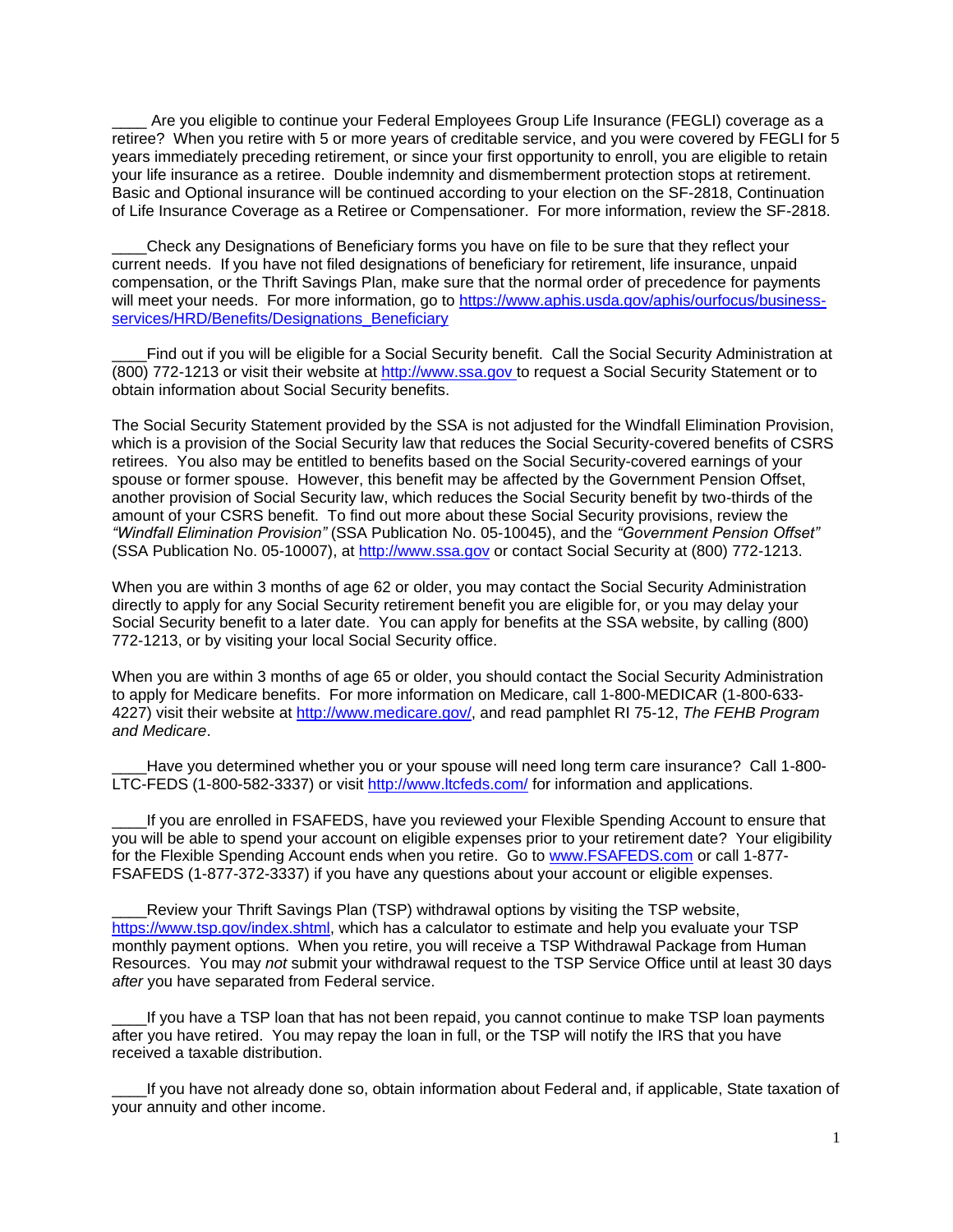If you do not submit a W-4 or W-4P Federal Tax Withholding form with your retirement application, Federal tax will be withheld from your annuity payments as though you are a married individual claiming three withholding allowances. You may make changes after your retirement according to instructions you will receive from the Office of Personnel Management.

OPM provides a Federal Tax Withholding calculator at their web site: [http://apps.opm.gov/tax\\_calc/withhold\\_calc/index.cfm](http://apps.opm.gov/tax_calc/withhold_calc/index.cfm)

Although Federal civilian retirees are not taxed on the part of the annuity that represents their own contribution, the rest of the annuity is taxable, including disability retirement benefits. The Internal Revenue Service Publication 721, Comprehensive Tax Guide to U.S. Civil Service Retirement Benefits, explains the taxation of Federal retirement benefits, and is available by calling the IRS at 1-800-829- 1040, or at their website, [http://www.irs.gov.](http://www.irs.gov/)

The following calculator may be helpful when you need to calculate the tax-free portion of your annuity when you file your taxes the years after you retire: [http://apps.opm.gov/tax\\_calc/index.cfm](http://apps.opm.gov/tax_calc/index.cfm)

*State tax* withholdings may be made if your State participates in the withholding program administered by OPM. Participating jurisdictions are: Arkansas, Arizona, California, Colorado, Connecticut, Delaware, District of Columbia, Georgia, Idaho, Indiana, Iowa, Louisiana, Maine, Maryland, Michigan, Minnesota, Mississippi, Missouri, Montana, Nebraska, New Jersey, New Mexico, North Carolina, North Dakota, Ohio, Oklahoma, Oregon, Rhode Island, South Carolina, Utah, Vermont, Virginia, West Virginia, and Wisconsin. You will receive instructions from OPM after you retire regarding how to start or change *state* tax withholdings.

What other sources of income will you have in retirement? Make sure to obtain current information about expected income from other sources when you are making your retirement plans. How much do you need for retirement? Use the Federal Ballpark Estimate provided by the Office of Personnel Management to help you determine if you will have enough retirement income to maintain a comfortable lifestyle: [https://www.aphis.usda.gov/aphis/ourfocus/business](https://www.aphis.usda.gov/aphis/ourfocus/business-services/hrd/benefits/retirement/federal_ballpark_estimate)[services/hrd/benefits/retirement/federal\\_ballpark\\_estimate](https://www.aphis.usda.gov/aphis/ourfocus/business-services/hrd/benefits/retirement/federal_ballpark_estimate)

#### **Three Months Before Retirement**

\_\_\_\_Choose your exact retirement date. The effective date of a voluntary retirement should be at the close of business on your last day of work. Most employees choose a Friday at the end of a pay period, and as close to the end of the month as possible. CSRS employees may retire within the first 3 days of a month and be eligible for an annuity beginning the next day. FERS employees do not have that flexibility, as FERS annuities begin on the first day of the month following the retirement date. Under CSRS or FERS, employees who retire due to disability or discontinued service are eligible for an annuity beginning the next day.

\_\_\_\_Obtain all the necessary forms and complete them. Ask your Benefits Specialist for assistance if you have any questions. Failure to complete any form or item of information that may be required in your case may cause a delay in the final processing of your application for retirement.

*The forms needed for CSRS retirements are:*

- SF-2801, CSRS Application for Immediate Retirement (revised June 2013)
- W4P, Withholding Certificate for Pension or Annuity Payments, for Federal tax withholding
- SF-2818, Continuation of Life Insurance Coverage (revised February 2012)
- A copy of your marriage certificate, if you are married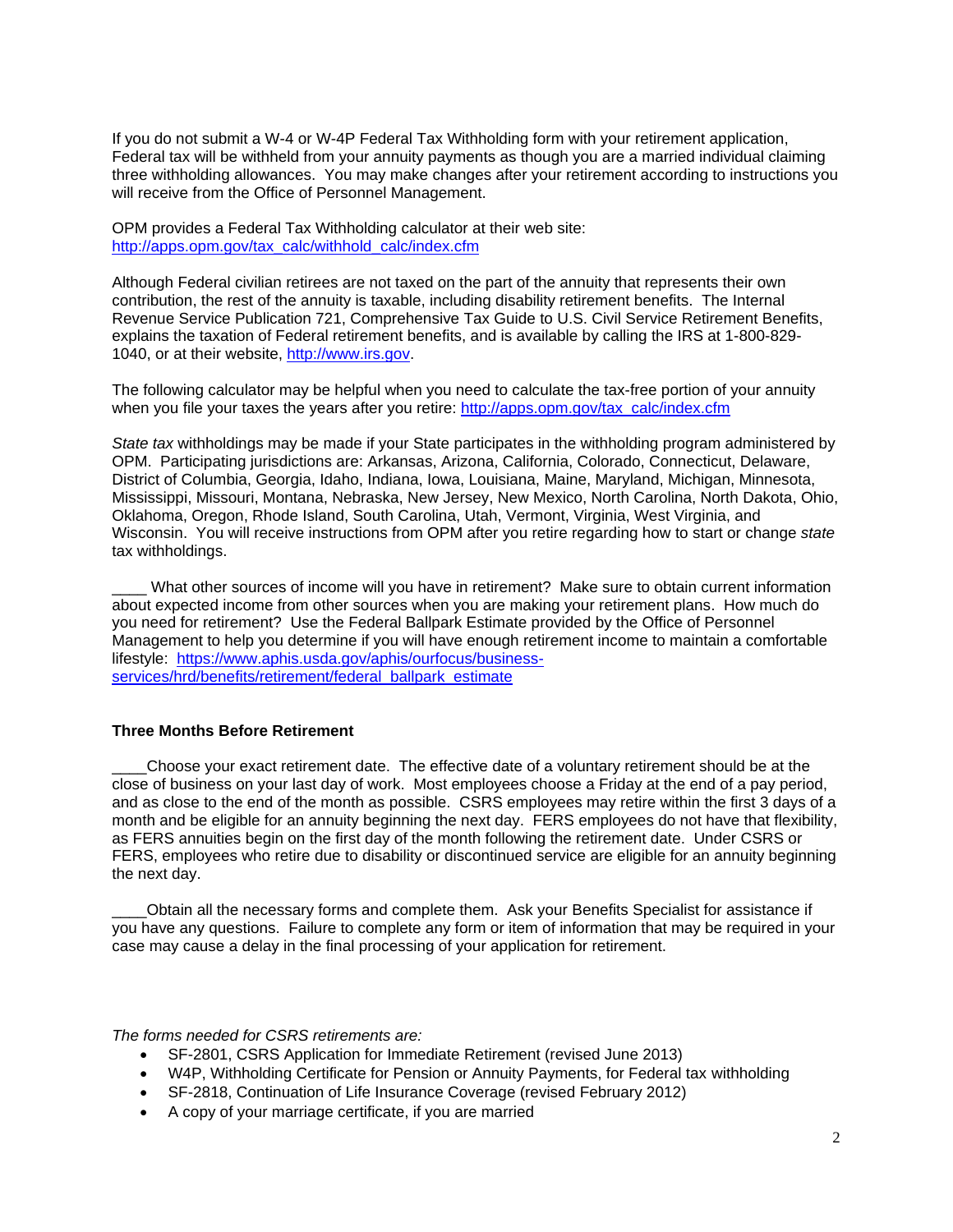*The forms needed for FERS retirements are:*

- SF-3107, FERS Application for Immediate Retirement (revised May 2014)
- SF-3113, Applying for Immediate Retirement under FERS, which provides information and instructions to the retiring FERS employee
- W4P, Withholding Certificate for Pension or Annuity Payments, for Federal tax withholding
- SF-2818, Continuation of Life Insurance Coverage (revised February 2012)
- A copy of your marriage certificate, if you are married

*The forms needed for disability retirement applications under CSRS or FERS are:*

- The forms listed above, and
- SF-3112, Documentation in Support of Disability Retirement (revised May 2011), which requires statements from you, your doctor(s) and your supervisor. Information about Disability Retirement for CSRS is in SF-3112-1, and for FERS, in SF-3112-2.
- A copy of your marriage certificate, if you are married

You may find the forms at [https://www.aphis.usda.gov/aphis/resources/forms/ct\\_sf\\_forms](https://www.aphis.usda.gov/aphis/resources/forms/ct_sf_forms)

If you have a CSRS voluntary contributions (VC) account, you should be aware that interest stops accruing when you separate for retirement. If you plan to request a refund of your account, you should ask your Benefits Specialist for a form RI 38-124, Voluntary Contributions Election, which you should complete and submit with your retirement application.

\_\_\_\_If you are a military retiree who wants to waive your military retired pay, you should notify the Retired Pay Operations Center from your branch of service in writing at least 90 days, but no later than 60 days, before your planned retirement date. Include a photocopy of your waiver letter with your application for retirement.

\_\_\_\_Clear up any indebtedness to your agency -- for example, for an outstanding travel advance or advanced leave.

Be aware that when you retire, any agreements you had with the National Finance Center, such as tax withholdings, allotments to savings or checking accounts, charitable contributions, union dues, etc., are canceled. Because of technological limitations and the fact that your retirement income will probably be less than your salary, it is neither feasible nor desirable to keep all of the same withholdings you had as an employee.

If you are covered by Federal Long Term Care Insurance or Dental and/or Vision Insurance and have premiums deducted from your salary, call BENEFEDS now at 1-877-888-FEDS (1-877-888-3337), to advise them of your retirement date and to make alternative arrangements for paying your premiums, such as direct billing or deduction from your bank account. The Long Term Care and Dental and Vision premium deductions do not transfer to the retirement system, and are not deducted from interim annuity payments; therefore, you must pay these premiums promptly to avoid loss of coverage.

## **Two Months Before Retirement**

Submit all forms to your Benefits Specialist, preferably 6 to 8 weeks before your retirement date. Keep a copy for your own records. Your forms will be reviewed and acknowledged, and any missing items will be requested from you.

If you have not already done so, inform your supervisor of your retirement date, and ask your supervisor to submit an SF-52, Request for Personnel Action, to Human Resources.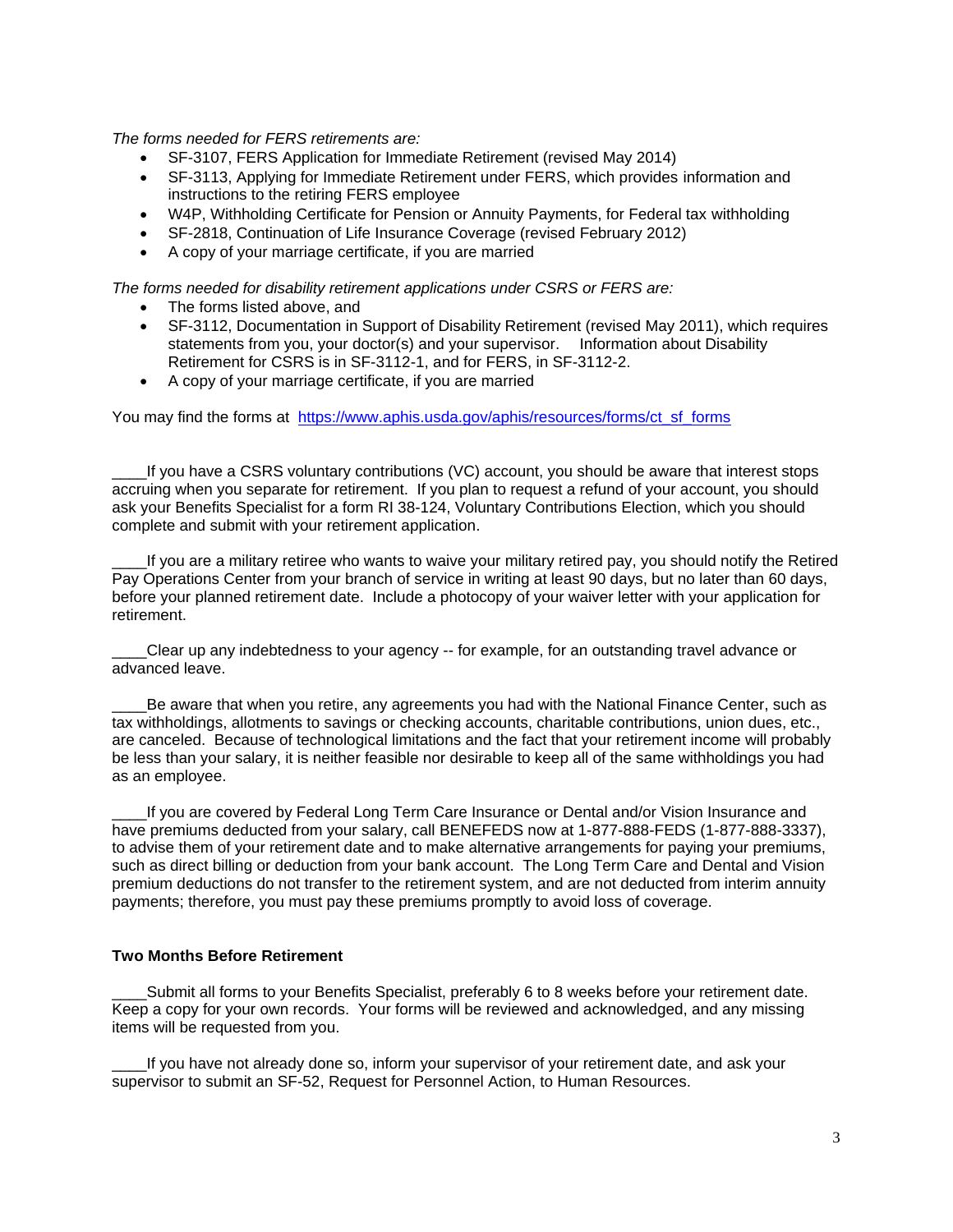## **Final Week**

Complete any necessary exit paperwork with your supervisor or administrative contact.

Ask your timekeeper to prepare the AD-581, Lump Sum Leave or Compensatory Time Payments, and submit it to Human Resources the week after you have retired so that you are paid for your unused annual leave without delay. If there are no discrepancies or indebtedness, you should be paid for your unused leave within 4 to 6 weeks following your retirement date.

Submit your final T&A prior to your retirement and ask your timekeeper to mark your last Time and Attendance card as "Final." If you do not work during the pay period in which you retire (e.g., if you retire on the Sunday of the beginning of a pay period), please remind your timekeeper that they must submit your final T&A for the pay period in which you retire regardless of whether you worked. Failure to do this will delay your retirement processing.

\_\_\_\_When your retirement application has been processed by Human Resources, you will receive a package of information regarding the transition from being a Federal employee to becoming an annuitant serviced by the Office of Personnel Management (OPM). This package will tell you how to contact OPM after you retire.

#### **After Retirement**

Four to six weeks after retirement, OPM will send you a retirement claim number beginning with the letters "CSA" (Civil Service Annuity). You will need to refer to this number any time you call or write to OPM about your retirement or insurance benefits. Six to eight weeks after retirement, OPM will normally authorize interim annuity payments of approximately 50-60 percent of your estimated annuity until your retirement case is finalized. You can expect this interim annuity status to last 6-12 months from your date of retirement until your final annuity information is received from OPM.

# **Publications**

You may obtain copies of most the pamphlets listed below from your retirement counselor or from OPM's website,<http://www.opm.gov/retirement-services/publications-forms/pamphlets/>

Pamphlets in the Retirement Fact Series, which provide more detailed information about the Civil Service Retirement System (CSRS) are:

**Retirement Facts #1** - The Civil Service Retirement System (RI 83-1) **Retirement Facts #2** - Military Service Credit Under CSRS (RI 83-2) **Retirement Facts #3** - Deposits and Redeposits Under CSRS (RI 83-3) **Retirement Facts #4** - Disability Retirement Under CSRS (RI 83-4) **Retirement Facts #5** - Survivor Benefits Under CSRS (RI 83-5) **Retirement Facts #6** - Early Retirement Under CSRS (RI 83-6) **Retirement Facts #7** - Computing Retirement Benefits Under CSRS (RI 83-7) **Retirement Facts #8** - Credit for Unused Sick Leave Under CSRS (RI 83-8) **Retirement Facts #9** - Refunds Under CSRS (RI 83-9) **Retirement Facts #10** - Voluntary Contributions Under CSRS (RI 83-10) **Retirement Facts #11** - Information for Separating CSRS Employees Who Are Not Eligible for an Immediate Annuity (RI 83-11) **Retirement Facts #12** - Information About Reemployment for CSRS Annuitants (RI 83-18) **Retirement Facts #13** - CSRS Offset Retirement (RI 83-19)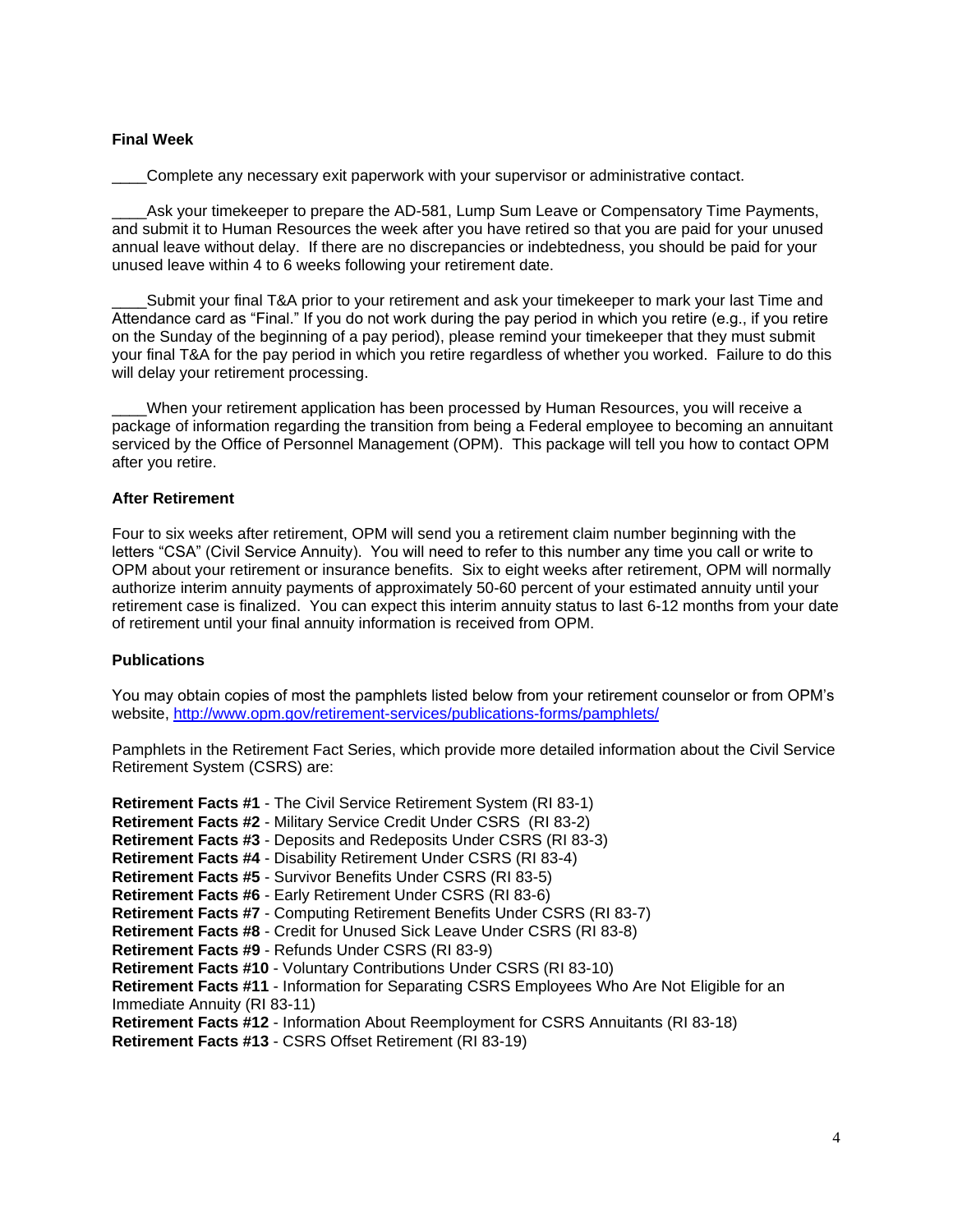Pamphlets for employees who are under the Federal Employees Retirement System (FERS) are:

**FERS - An** Overview of Your Benefits (RI 90-1) **FERS Facts #1** - Information for Separating FERS Employees Who Are Not Eligible for an Immediate Annuity (RI 90-11) **FERS Facts #2** - Information About Reemployment for FERS Annuitants (RI 90-18)

Information about the Thrift Savings Plan (TSP) may be obtained from your retirement counselor or the TSP website[, https://www.tsp.gov/index.shtml](https://www.tsp.gov/index.shtml)

**Summary of the Thrift Savings Plan (TSP)** (TSP BK 08) **Withdrawing Your TSP Account** (TSP BK 02) **TSP Annuities** (TSP BK 05) **TSP In-Service Withdrawals** (TSP BK 12)

Here is useful information from Thrift Savings Plan Highlights (July 2004):

How much do you need for retirement?

If you are looking forward to a long, busy retirement, doing the things that give you pleasure, do you know how much money you will need to make your plan a reality? Many people don't take the time to figure this out until mid-career, or even later. Consequently, at retirement, they find they have to change their expectations because they haven't saved enough. Don't let this happen to you. **Consider, Calculate, Review and Revise**.

# **CONSIDER the factors that may affect your financial plan**. For example:

- Financial experts suggest that you may need between 60% and 100% of your preretirement income, depending on your anticipated expenses in retirement and whether you plan to maintain your current lifestyle. You may need more than you think!
- \* Most people who retire at 65 can expect to live 20 years or more in retirement. If you plan to retire earlier, you will need even more resources.
- Your health care costs are likely to increase as you get older.
- Do you anticipate any large expenses that need to be considered, such as the purchase of a retirement home?
- \* Inflation will reduce your spending power. Over a 20- to 30- year retirement, this could be significant. Your money should remain invested – even during retirement – so your spending power can keep up with inflation.
- \* You will have to pay taxes on any tax-deferred amounts that you withdraw from your TSP account.

**CALCULATE your anticipated expenses in retirement and your estimated savings**. This is a crucial step if you are to make informed decisions about your future. Fortunately, there are many resources available to help you through this process, including:

- The Employee Benefit Research Institute and American Savings Education Council's joint Web site offers over 100 financial planning calculators and interactive tools, including the Ballpark Estimate Calculator, a[thttp://www.choosetosave.org/.](http://www.choosetosave.org/)
- The TSP calculators, at <https://www.tsp.gov/planningtools/planningTools.shtml>

First, you should determine your anticipated expenses and calculate the percentage of your current income that you will need in retirement.

Next, review your current savings and other assets to see where you are now and, with your retirement date in mind, calculate the growth of your assets, including your TSP account.